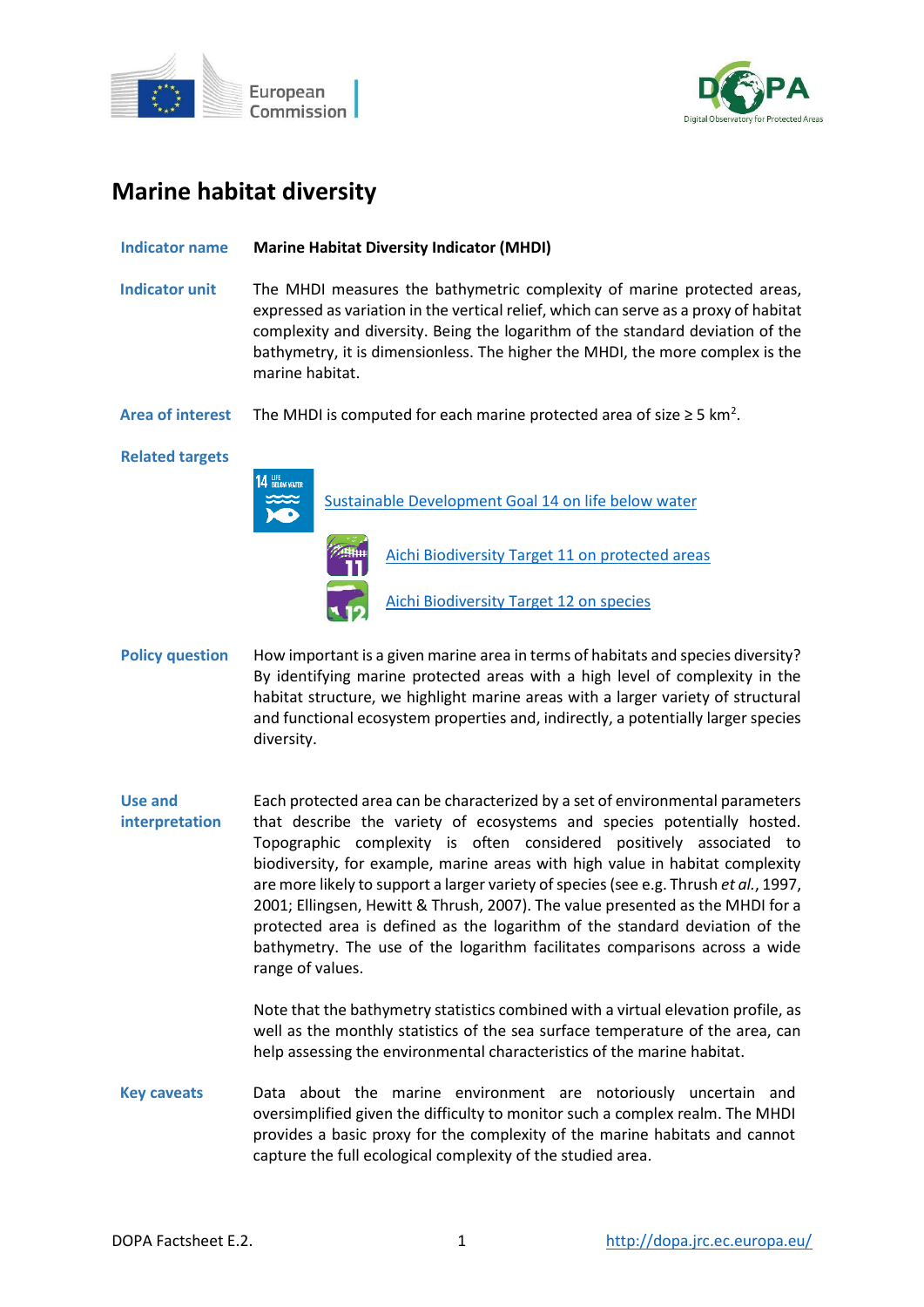**Indicator status** Published in peer reviewed papers (Dubois *et al.*, 2015) and technical reports (Dubois *et al.*, 2016). Standard statistics, no modeling involved.

## **Available data and resources**

| Data available     | The values of the MHDI for each marine protected area can be downloaded from<br>the DOPA Explorer website available at http://dopa-explorer.jrc.ec.europa.eu/. |
|--------------------|----------------------------------------------------------------------------------------------------------------------------------------------------------------|
| Data updates       | Planned with each update of DOPA.                                                                                                                              |
| <b>Codes</b>       | Standard GIS operations applied to vector and raster data.                                                                                                     |
| <b>Methodology</b> |                                                                                                                                                                |

- Methodology  $A$  15 arc-sec ( $\approx$  0.5 km<sup>2</sup>) gridded global elevation of the world (GEBCO 2020) is used to compute the MHDI for any marine protected area larger than 5  $km<sup>2</sup>$ . The MHDI is computed as the logarithm of the standard deviation of the bathymetry found in the marine area.
- **Input datasets** The indicator has been produced using the following input datasets

### Protected Areas

- WDPA of January 2021 (UNEP-WCMC & IUCN, 2021).
	- o Latest version available from[: www.protectedplanet.net](http://www.protectedplanet.net/)

#### Elevation (bathymetry and topography)

- GEBCO 2020 (Weatherall P. *et al.*, 2014).
	- o Latest version available from: [http://www.gebco.net/data\\_and\\_products/gridded\\_bathymetry\\_data/](https://www.gebco.net/data_and_products/gridded_bathymetry_data/)
- **References** Dubois, G., *et al.* (2016). Integrating multiple spatial datasets to assess protected areas: Lessons learnt from the Digital Observatory for Protected Area (DOPA). *International Journal of Geo-Information* 5(12): 242. <http://dx.doi.org/10.3390/ijgi5120242>

Dubois, G., *et al.* (2015). *The Digital Observatory for Protected Areas (DOPA) Explorer 1.0*. EUR 27162 EN. Publications Office of the European Union, Luxembourg, 53 p. <https://dx.doi.org/10.2788/436594>

Ellingsen K.E., Hewitt J.E. & S. F. Thrush (2007). Rare species, habitat diversity and functional redundancy in marine benthos. *Journal of Sea Research*, 58: 291- 301.<https://doi.org/10.1016/j.seares.2007.10.001>

Thrush, S.F., *et al.* (1997). Matching the outcome of small-scale density manipulation experiments with larger scale patterns: an example of bivalve